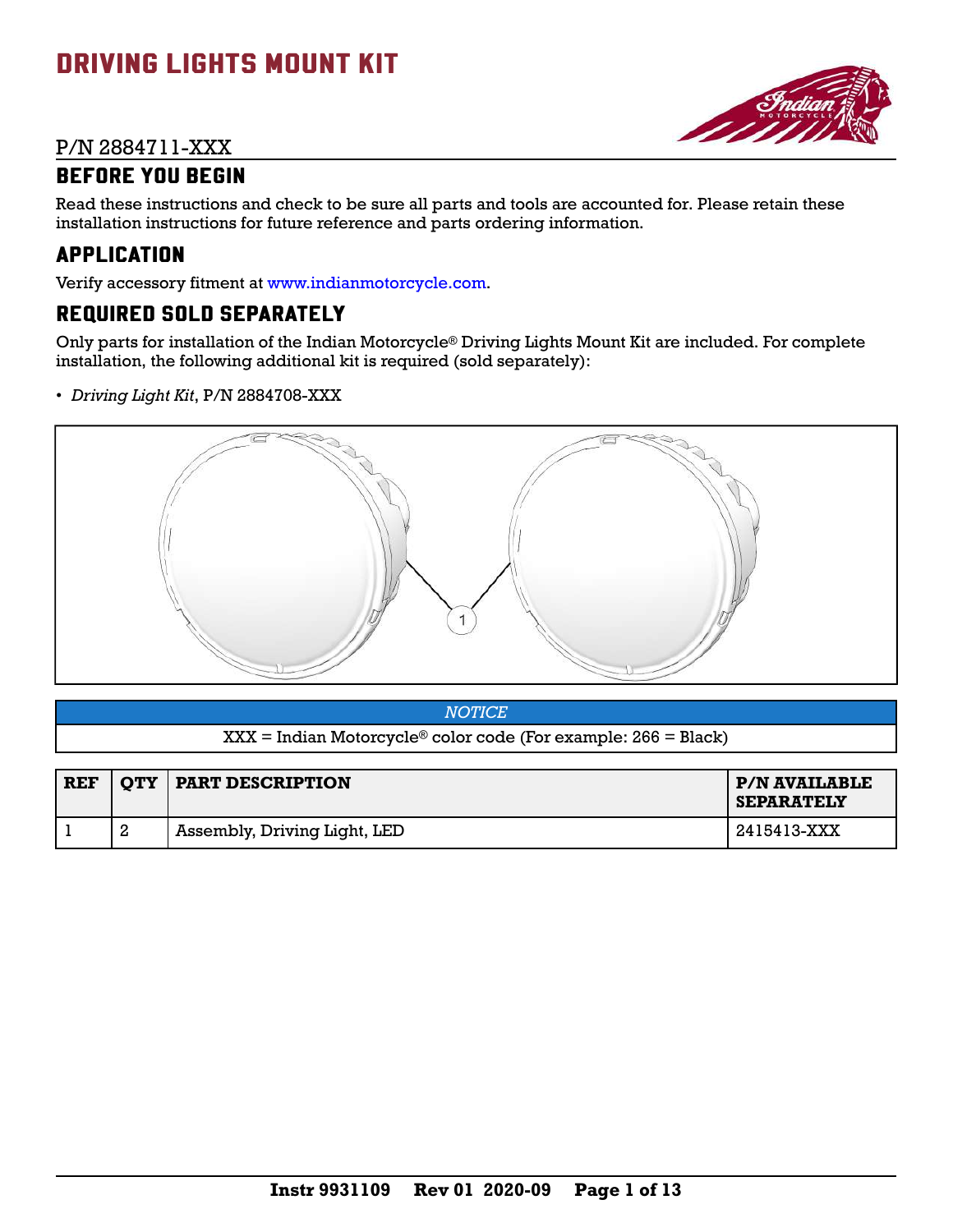# KIT CONTENTS



### *NOTICE* XXX = Indian Motorcycle® color code (For example: 266 = Black)

| <b>REF</b>     | <b>QTY</b>     | <b>PART DESCRIPTION</b>                                                                                               | <b>P/N AVAILABLE</b><br><b>SEPARATELY</b> |
|----------------|----------------|-----------------------------------------------------------------------------------------------------------------------|-------------------------------------------|
| ı              | $\overline{2}$ | Assembly, Bucket, Driving Light                                                                                       | 2415414-XXX                               |
| $\overline{2}$ | $\mathbf{2}$   | Assembly, Ring, Driving Light                                                                                         | 2415483-XXX                               |
| 3              | $\mathbf{2}$   | Screw, Flat Head, M5 X 0.8 X 8 mm                                                                                     | 7519876                                   |
| 4              | 6              | Clip, Spring, Light                                                                                                   | 5342748                                   |
| 5              | $\mathbf{2}$   | Grommet, Rubber, Light Bucket                                                                                         | 5417413                                   |
| 6              | $\mathbf{2}$   | Harness, Driving Light, LED                                                                                           | 2415648                                   |
| 7              | $\mathbf{2}$   | Cover, Wire, Light                                                                                                    | 5417673                                   |
| 8              | $\mathbf{2}$   | Screw, Torx <sup>®</sup> Button Head, M8 X 1.25 X 30 mm, Chrome<br>Screw, Torx® Button Head, M8 X 1.25 X 30 mm, Black | 7521321<br>7521322                        |
| 9              | $\mathbf{2}$   | Washer, Split M8 X 14 X 2 mm, Chrome<br>Washer, Split M8 X 14 X 2 mm, Black                                           | 7556528<br>7557222,                       |
| 10             | $\mathbf{2}$   | Nut, Hex, M8 X 1.25 mm, Chrome<br>Nut, Hex, M8 X 1.25 mm, Black                                                       | 7548036<br>7547076                        |
| 11             | $\mathbf{2}$   | Screw, Torx® Button Head, M8 X 1.25 X 20 mm, Chrome<br>Screw, Torx <sup>®</sup> Button Head, M8 X 1.25 X 20 mm, Black | 7520127<br>7520437                        |
| 12             |                | Clip, Routing                                                                                                         | 7081496                                   |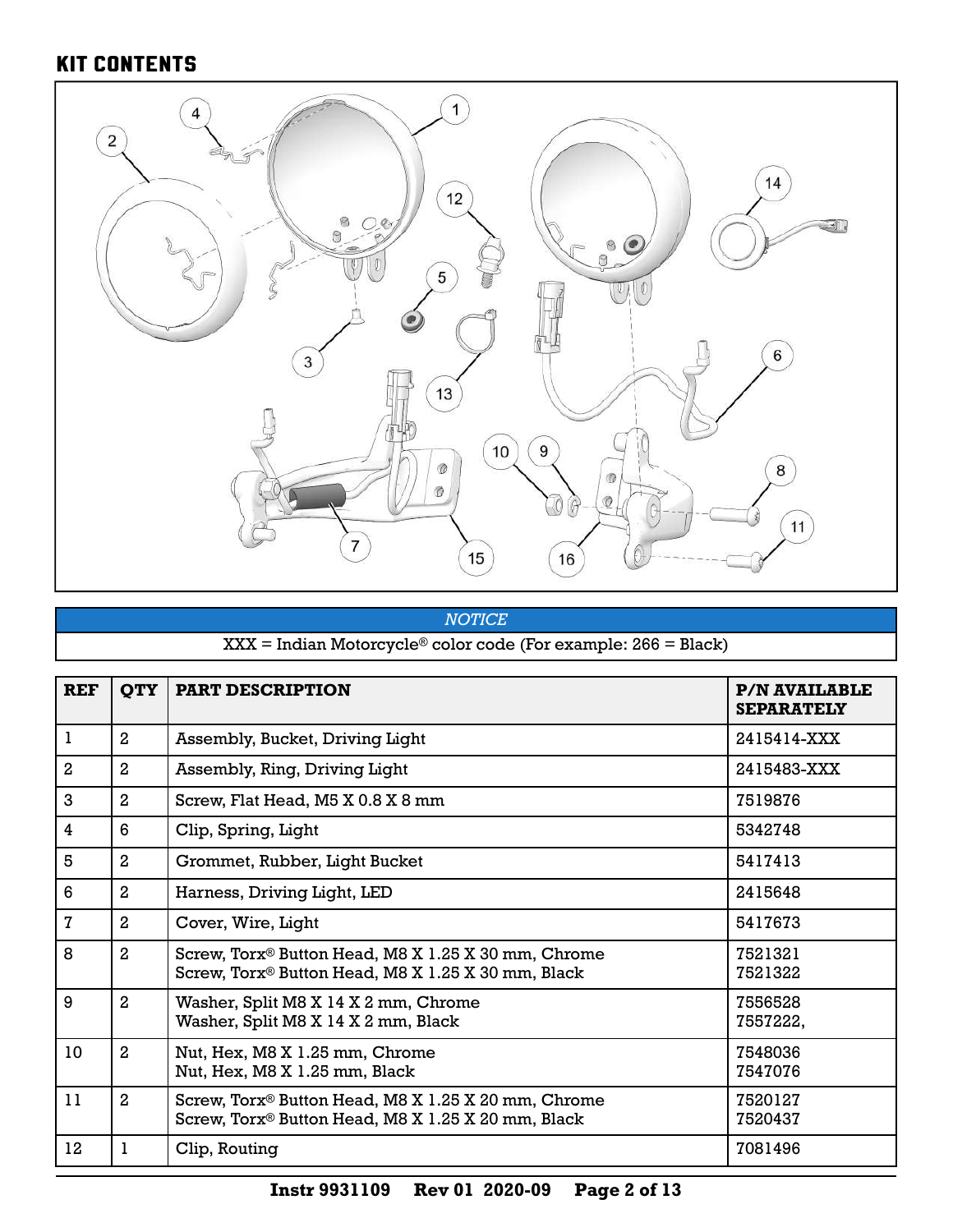| <b>REF</b> | <b>OTY</b> | <b>PART DESCRIPTION</b>                       | <b>P/N AVAILABLE</b><br><b>SEPARATELY</b> |
|------------|------------|-----------------------------------------------|-------------------------------------------|
| 13         |            | Cable Tie                                     | 7080138                                   |
| 14         |            | Assembly, Switch, Driving Light, 38 mm, Black | 4016999                                   |
| 15         |            | Mount, Driving Light, RH                      | 5143397-XXX                               |
| 16         |            | Mount, Driving Light, LH                      | 5143396-XXX                               |

### TOOLS REQUIRED

- Safety Glasses
- Hex Key Set, Metric
- Screwdriver, Phillips
- Socket Set, Hex Bit, Metric
- Socket Set, Metric
- Socket Set, Torx® Bit
- Torque Wrench

## IMPORTANT

Your Indian Motorcycle® Driving Lights Mount Kit is exclusively designed for your vehicle. Please read the installation instructions thoroughly before beginning. Installation is easier if the vehicle is clean and free of debris. For your safety, and to ensure a satisfactory installation, perform all installation steps correctly in the sequence shown.

### INSTALLATION INSTRUCTIONS VEHICLE PREPARATION

#### **GENERAL**

- 1. Park motorcycle on a flat surface, fully extend kickstand, and make sure vehicle is stable.
- 2. Turn key or ignition switch to **OFF** position and remove key. If equipped with keyless fob, remove fob from proximity of vehicle.

#### REMOVE WINDSHIELD

- 1. Raise windshield to highest position.
- 2. Remove and keep five screws from windshield.



3. Carefully remove windshield and set aside on a soft cloth.

4. Keep five rubber washers and nut inserts for reinstallation.

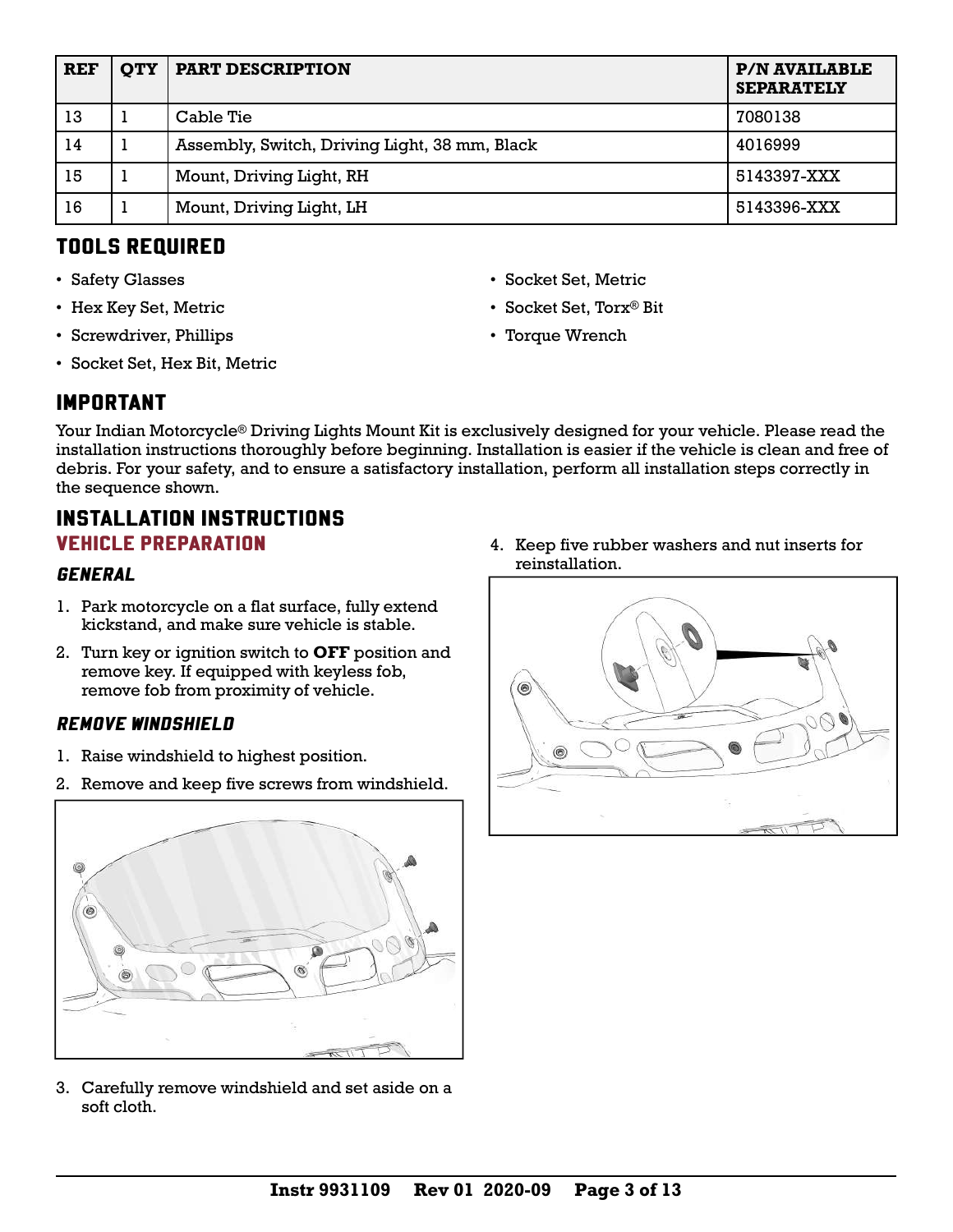### REMOVE HEADLIGHT ASSEMBLY

#### REMOVE HEADLIGHT BEZEL

• Using a small non-marring tool, pry down at the top center of headlight trim  $\mathbb A$  to release tab, pull headlight trim  $\ddot{\text{(A)}}$  and rubber surround  $\ddot{\text{(B)}}$  from fairing and carefully set aside.



#### REMOVE HEADLIGHT BRACKET

1. Remove and keep four screws  $\odot$  and washers  $\odot$ from headlight assembly frame  $\odot$  and remove headlight assembly. Disconnect headlight connector  $\odot$  from headlight. Carefully set assembly aside.



#### FAIRING REMOVAL

1. Remove and keep four screws from top edge of fairing, directly below front edge of windshield bracket.



2. Remove and keep two screws from bottom edge of each fairing speaker grill.



3. Rotate speaker grill from bottom and remove from fairing. Carefully set aside on a non-scratch surface.

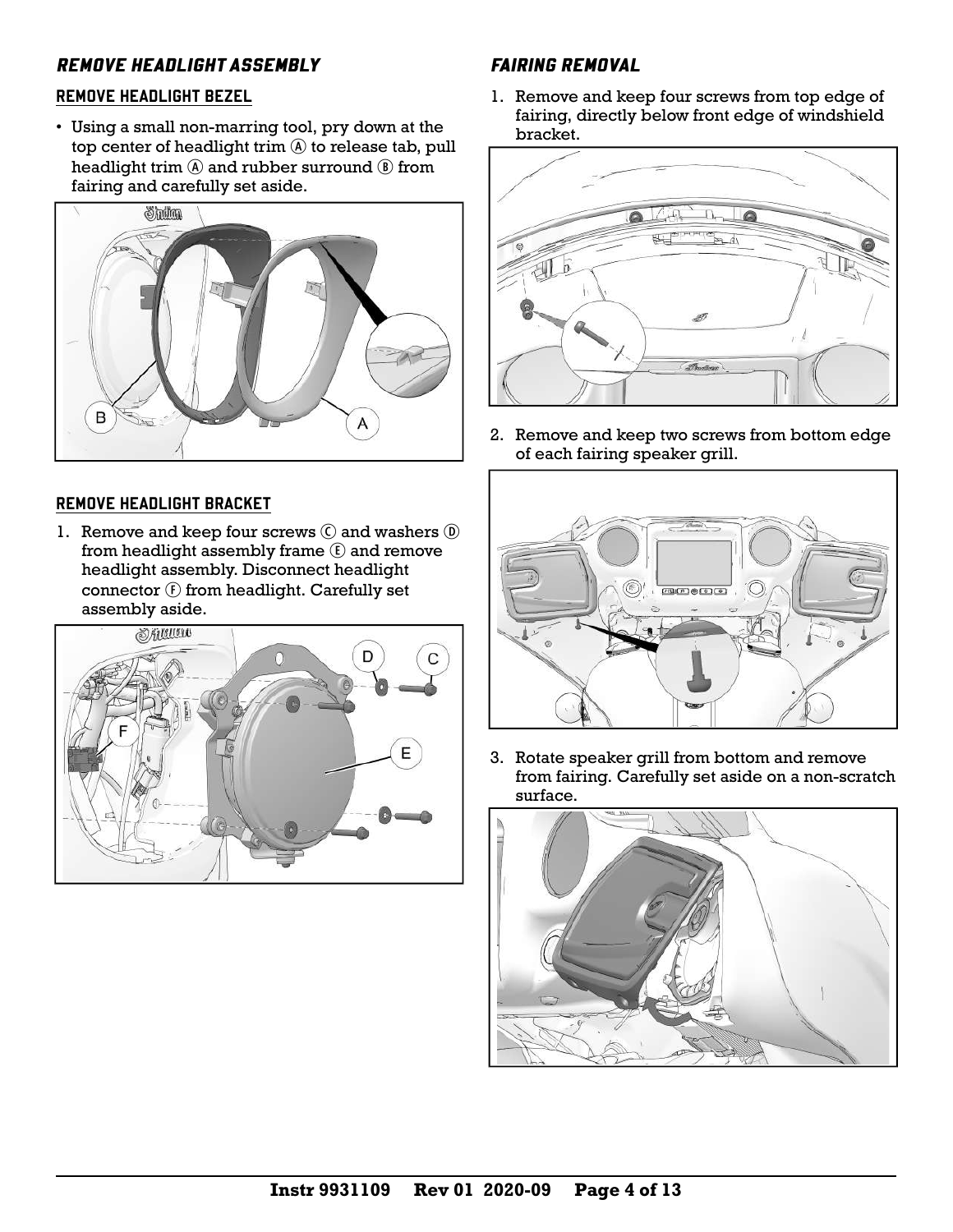4. Remove and keep two screws  $\circledA$  from lower portion of inner fairing, and four screws  $\circledR$  and washers C from middle outside of inner fairing.



5. Carefully remove outer fairing and set aside on a non-scratch surface.



### ACCESSORY INSTALLATION

### REMOVE AND DISASSEMBLE TURN SIGNALS

1. Disconnect turn signal harness connectors from chassis harness.



2. Remove and keep three screws from LH turn signal bracket. Remove turn signal bracket.



3. Remove screw and remove turn signal from bracket. Discard screw and bracket.



4. Repeat last two steps for RH turn signal.

#### ASSEMBLE DRIVING LIGHTS

1. Install new LED driving light into trim ring  $Q$ . Align tab on light with notch in trim ring as shown in inset.

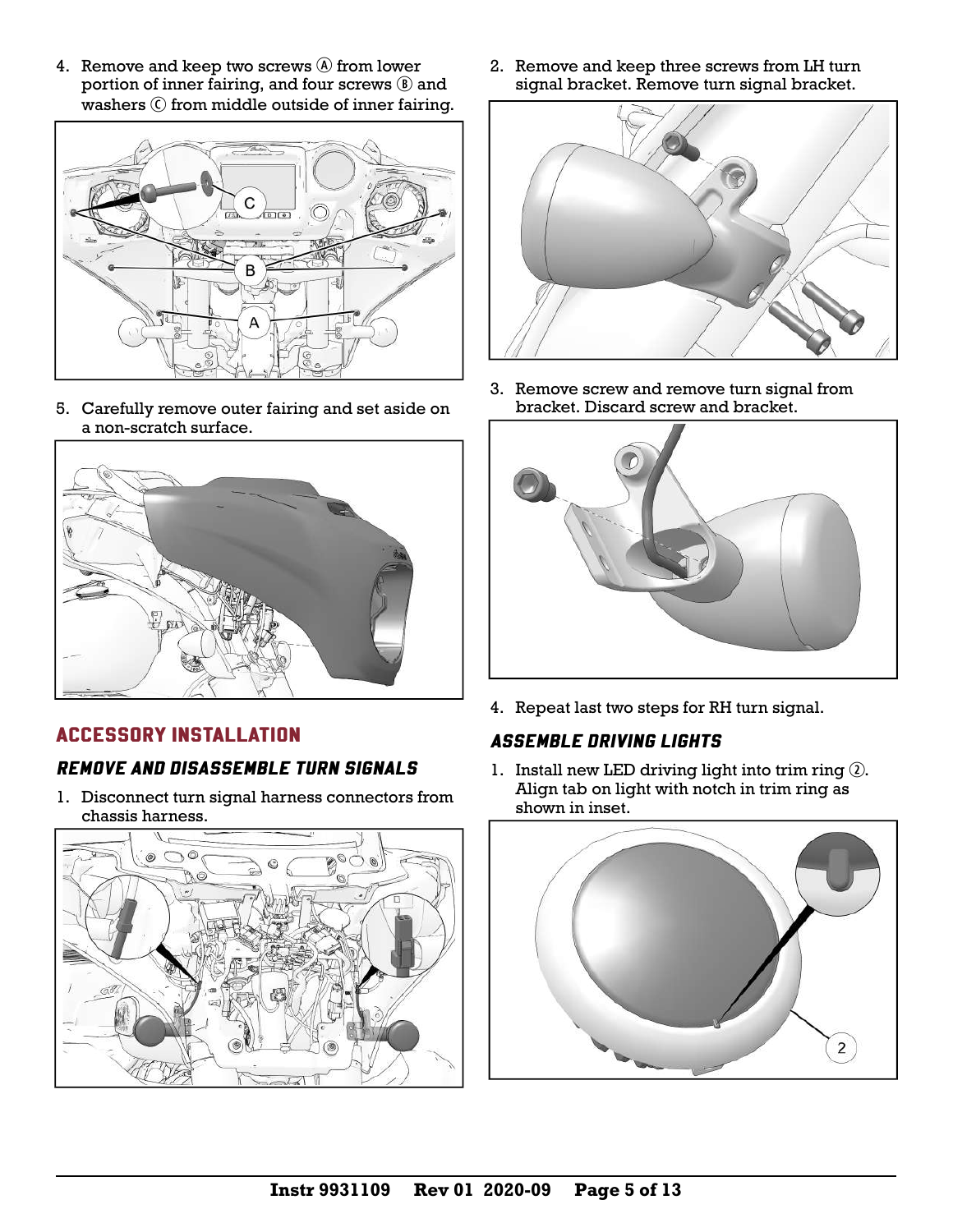- 2. Install spring clips  $\Phi$  one at a time.
	- a. Make sure the spring clip  $\Phi$  wires install around driving light locating features on edge of LED light housing as shown.



b. Hook left end of spring clip  $\overline{4}$  under lip of trim ring  $Q$ , press right end of spring clip under edge of trim ring. Make sure center of spring clip stays aligned around metal tab of LED light housing.



c. Repeat for other two spring clips.

3. Pull small end of harness  $\circledS$  through opening in bucket  $\odot$  and install grommet  $\odot$  onto wire.





4. Push grommet  $\odot$  into place in bucket until grommet is installed fully as shown.

TIP Use soapy water to ease installation of grommet.



5. Connect wire harness  $\odot$  connector to LED light connector.

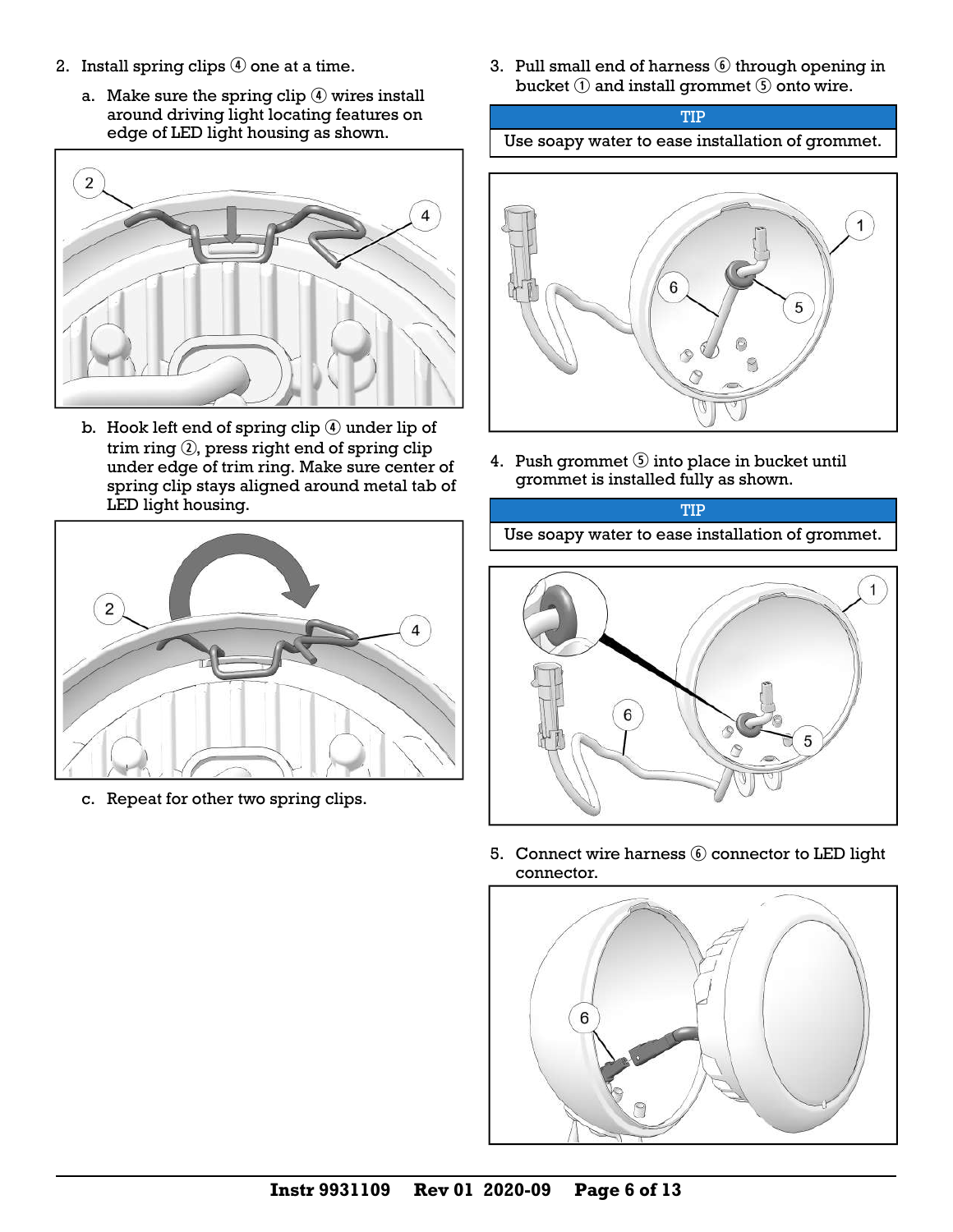6. Install driving light assembly into bucket and loosely install screw  $\circled{3}$ . Torque fastener  $\circled{3}$  to specification.



7. Repeat section for second driving light.

### ASSEMBLE DRIVING LIGHT BRACKET

- 1. Loosely assemble LH driving light mount  $\omega$  to one of the driving light assemblies with screw  $\circledR$ , split washer  $\circledR$  and nut  $\circledR$ .
	- DO NOT torque fasteners at this time.



2. Install turn signal to mount  $\omega$  with new screw  $\omega$ . Torque fastener to specification.



3. Install rubber wire cover  $\mathcal D$  over driving light and turn signal wires and attach to light mount

11



4. Repeat this section for RH driving light mount  $(f)$ .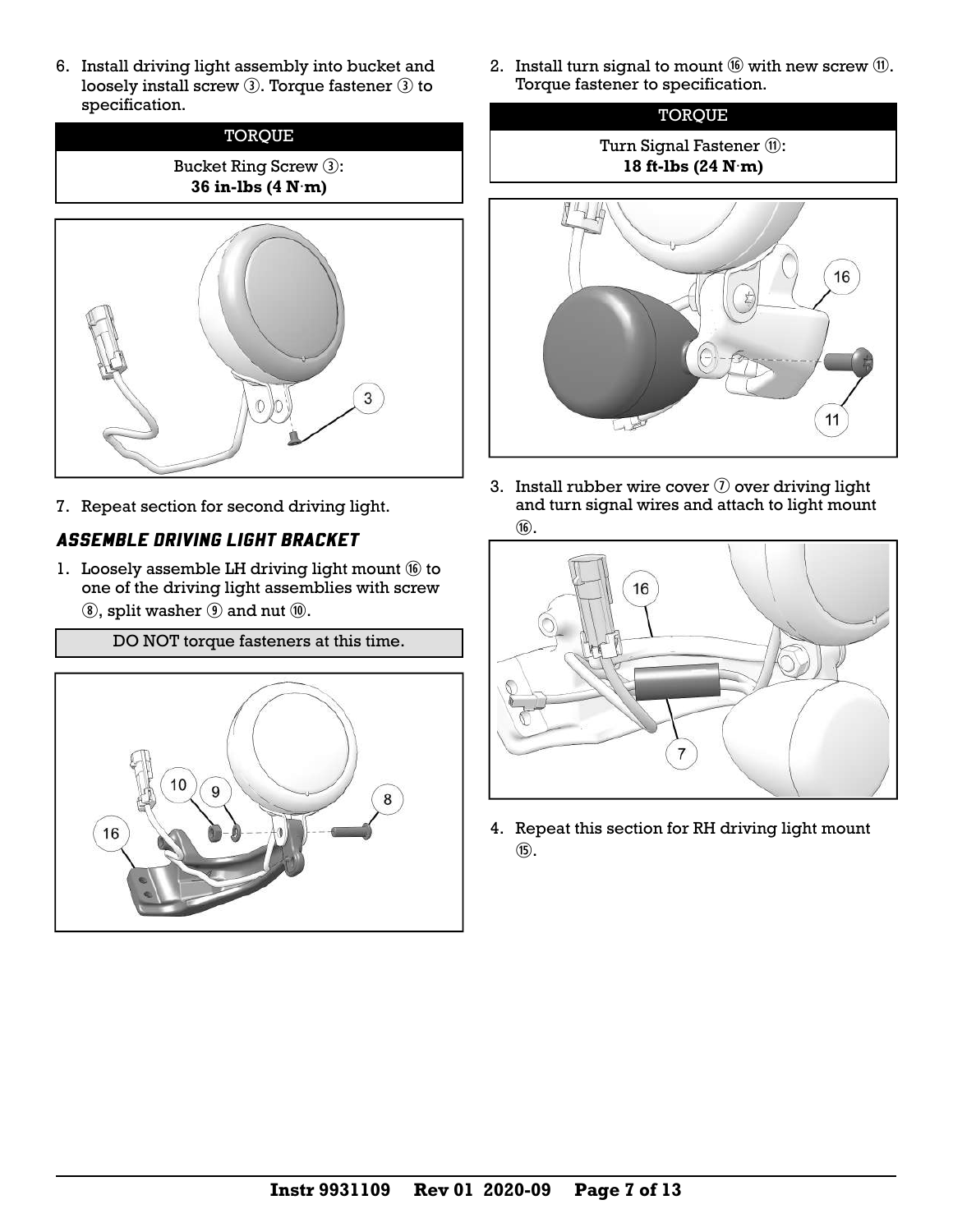#### INSTALL DRIVING LIGHT ASSEMBLIES

LH Driving Shown. RH Similar.

1. Remove and keep screw from inner fairing.



2. Install end of wire harness through opening as shown.



3. Reinstall screw into inner fairing and torque to specification.

**TORQUE** Inner Fairing Screw: **84 in-lbs (9.5 N**·**m)**



4. Install driving light assembly and attach mount with three retained screws. Torque screws to specification.

#### IMPORTANT

Make sure wires do not become pinched.

#### **TORQUE**

Driving Light Mount Screws: **84 in-lbs (9.5 N**·**m)**



5. Disconnect wire connector from blank plug in fairing and connect to wire connector on driving light harness  $<sub>6</sub>$ .</sub>



- 6. Connect turn signal to chassis harness.
- 7. Repeat this section for opposite side.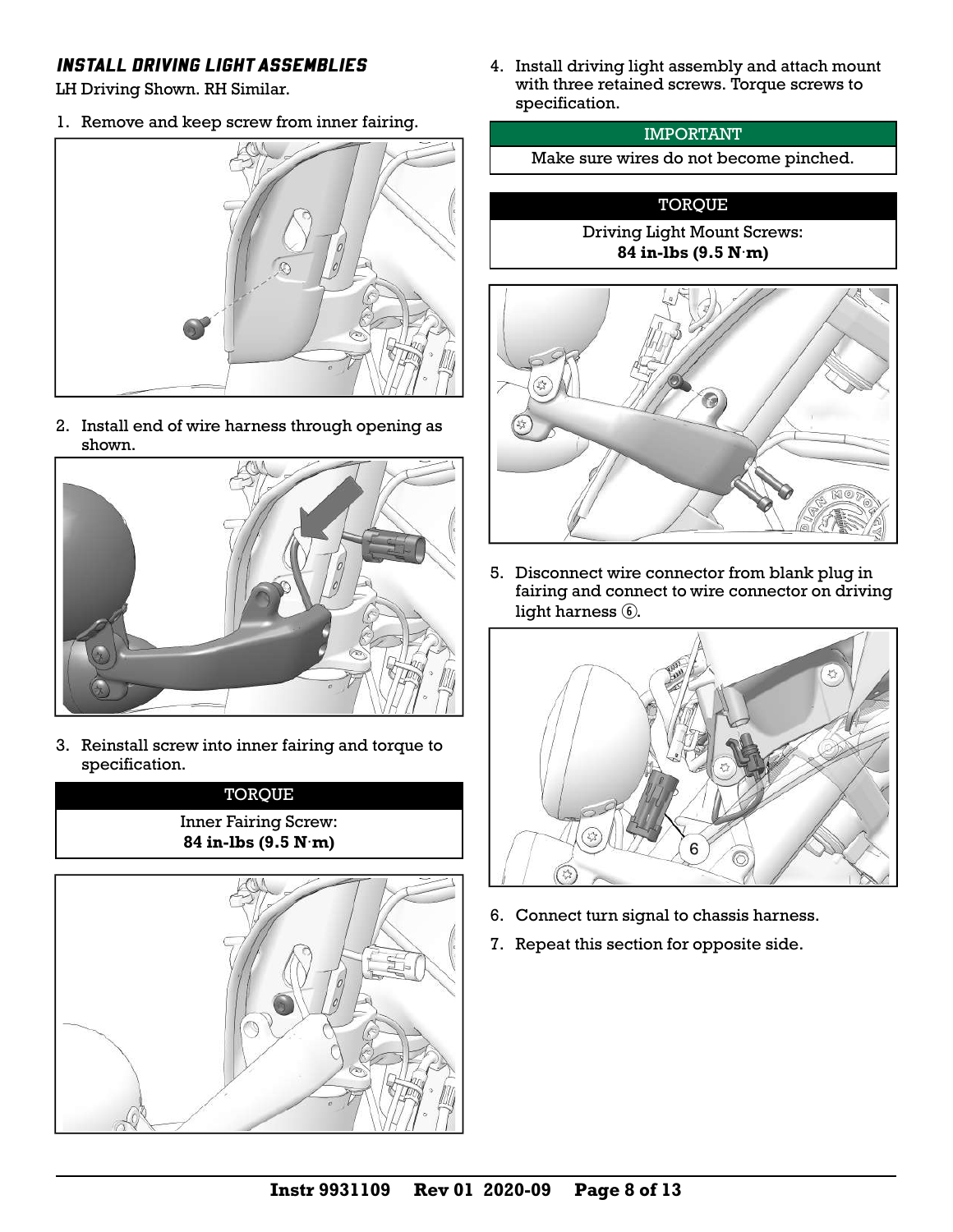### ATTACH WIRING

1. Attach LH driving light harness connector to bike with routing clip  $\mathcal D$  as shown.



2. Attach RH driving light harness connector to bike harness with cable tie  $(3)$  as shown.



#### INSTALL SWITCH

1. Remove blank plug from left side of display.



2. Install wire lead into opening and install button  $\omega$  into place.



3. Find connector for driving light switch in fairing. Disconnect from blank plug.



4. Connect chassis harness connector to driving light switch connector  $@$ .

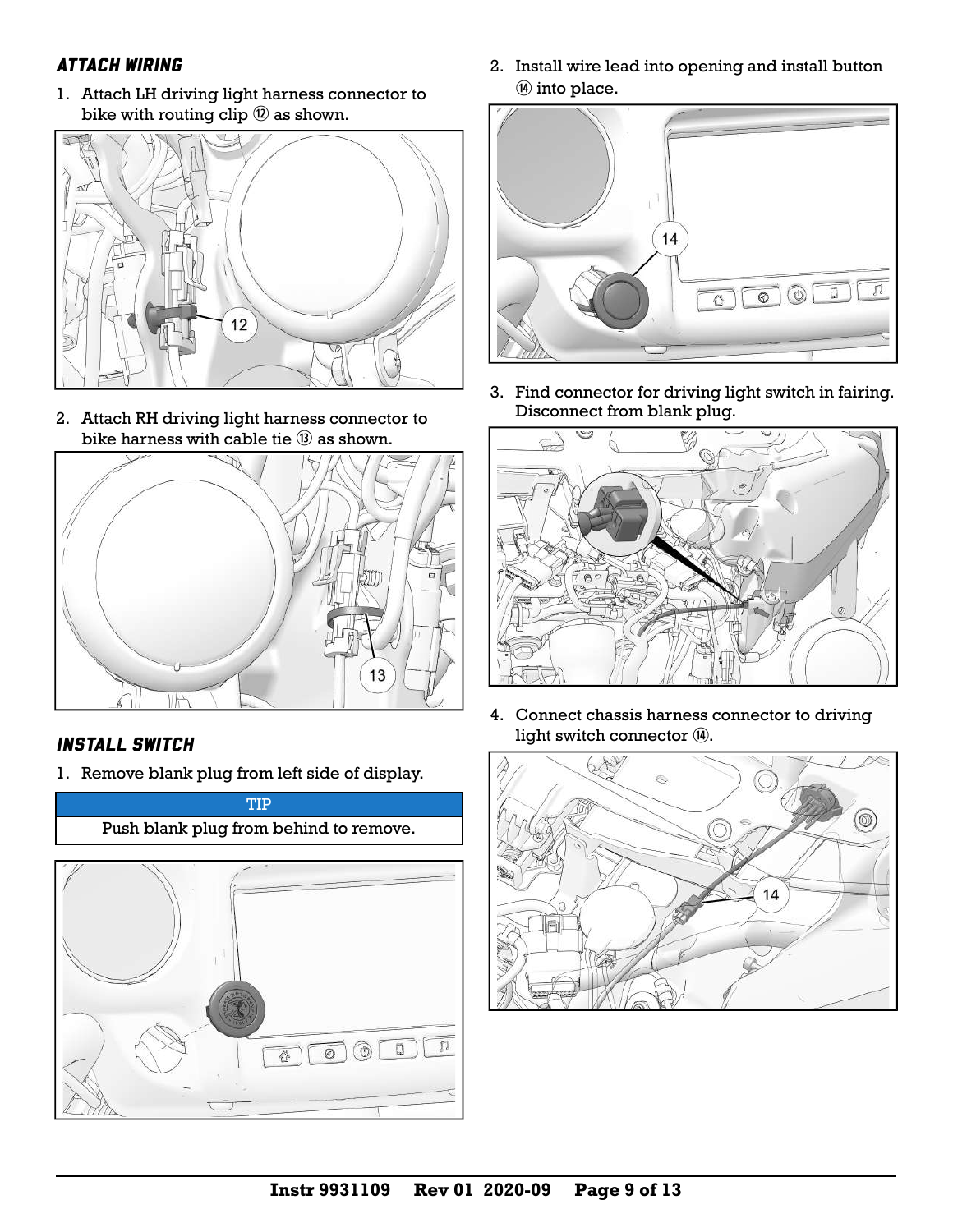#### VEHICLE REASSEMBLY

#### INSTALL FAIRING

1. Install outer fairing onto motorcycle.



2. Attach with two screws  $(A)$  in lower portion of inner fairing, and four screws  $\circledR$  and washers  $\circledC$ in middle outside of inner fairing. Torque screws to specification.

#### **TORQUE**

Outer Fairing Screws  $\circledA$  and  $\circledB$ : **36 in-lbs (4 N**·**m)**



3. Insert tabs on the top of speaker grill and rotate speaker grill from top and install into fairing.



4. Attach each grill with two screws in bottom edge of each fairing speaker grill. Torque screws to specification.

#### TORQUE

Speaker Grill Screw: **36 in-lbs (4 N**·**m)**

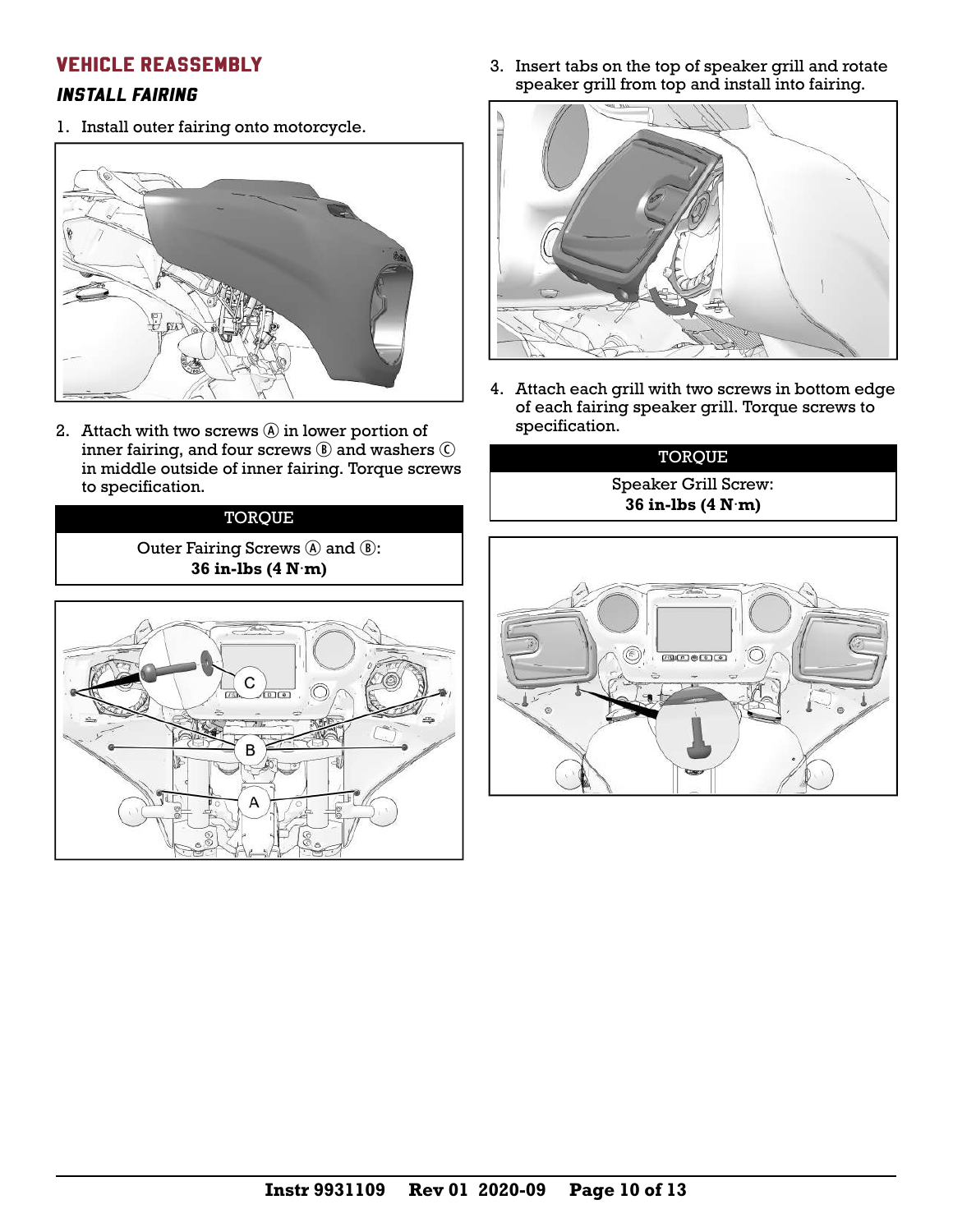5. Install four screws to top edge of fairing, directly below front edge of windshield bracket. Torque screws to specification.





### INSTALL WINDSHIELD

- 1. Move windshield bracket to highest position.
- 2. Install five rubber washers and nut inserts.



3. Set windshield in place and attach with five screws. Torque screws to specification.



# INSTALL HEADLIGHT ASSEMBLY

### INSTALL HEADLIGHT BRACKET

1. Connect headlight connector  $\mathcal{F}$  to headlight. If equipped, plug in accent light lead to wire connector (accent light wire found on 2017 and newer models without lit fender headdress). Install headlight into place. Attach headlight assembly frame  $\odot$  with four retained screws  $\odot$ and washers  $\circledR$ . Torque screws to specification.

# **TORQUE**

Headlight Bracket Fasteners C: **75 in-lbs (8.5 N**·**m)**

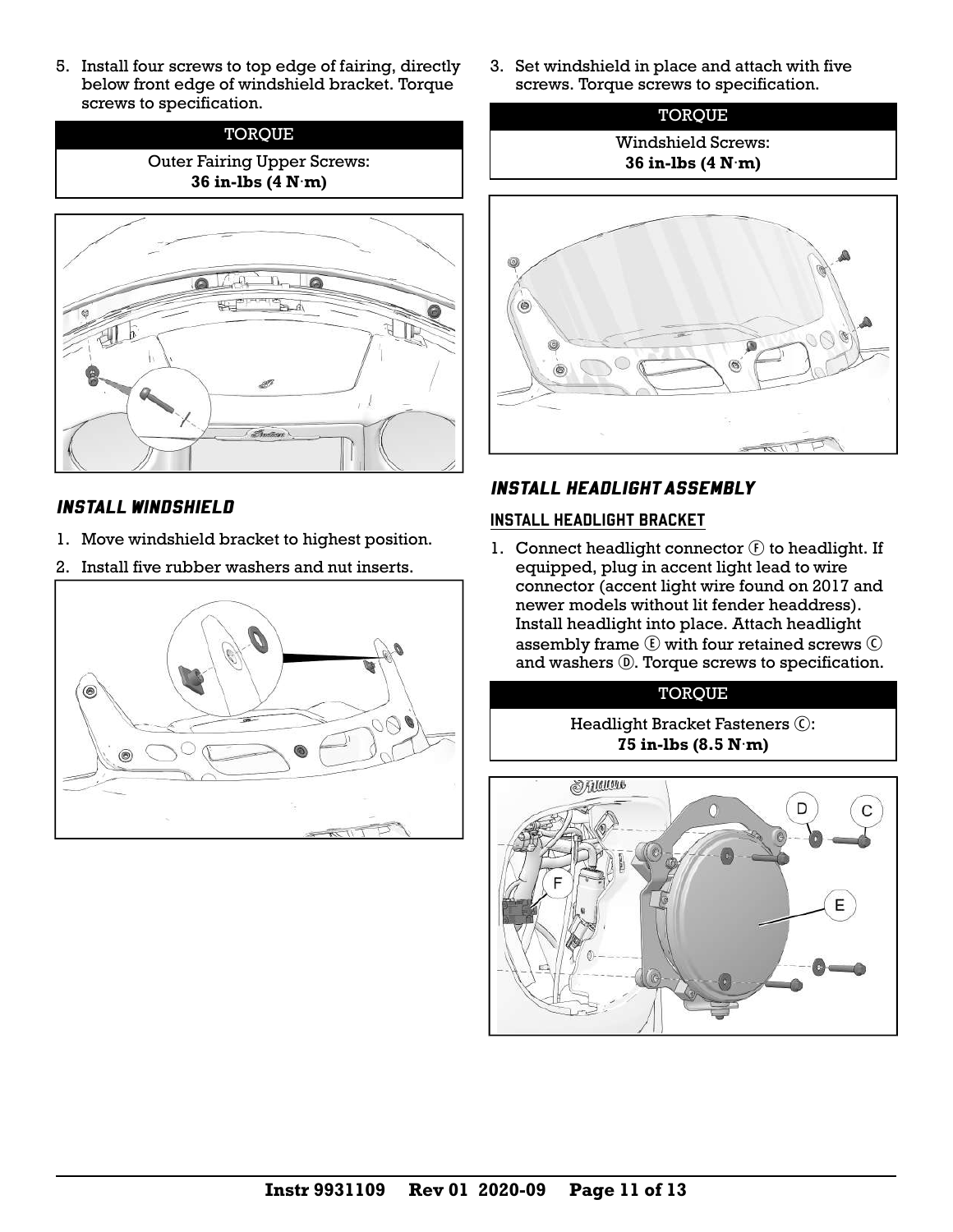#### INSTALL HEADLIGHT BEZEL

• Install rubber surround  $\circled{B}$  and headlight trim  $\circled{A}$ into fairing and carefully press into place.



### DRIVING LIGHT AIM AND INSPECTION

#### DRIVING LIGHT INSPECTION PROCEDURE

Follow all steps below to make sure you have accurate aim.

- 1. Check and adjust tire pressure to specification.
- 2. Make sure suspension ride height (preload) is set to specification.
- 3. Move the motorcycle to a clear area with a level floor and dim lighting. Place it so the top front edge of the headlight housing is 32 ft 10 in (10 m) from the wall.
- 4. With the rider and passenger (if applicable) on board, bring the motorcycle to a fully upright position. Center the handlebars in a straight ahead position.
- 5. Start the engine and switch the driving lights on.
- 6. Compare the position of the driving light beam on the wall to the following illustration and adjust if necessary.



With the driving lights switched on, the top of the highest intensity should be 4 in (10 cm) below the height of the driving light bulb  $\odot$  when centered straight ahead at 32 ft 10 in (10 m)

| <b>LOCATION</b> | <b>MEASUREMENT</b>       |
|-----------------|--------------------------|
|                 | 32 ft 10 in (10 m)       |
|                 | $4$ in $(10 \text{ cm})$ |
|                 | Driving Light Center     |

#### DRIVING LIGHT AIM ADJUSTMENT PROCEDURE

The driving light adjustment screws are located on the bracket to for the driving lights.



- 1. To adjust the driving light vertically, loosen screw and pivot housing upward or downward.
- 2. Once adjusted, torque driving light adjustment screws to specification.

#### **TOROUE**

Driving Light Adjustment Screw: **18 ft-lbs (24 N**·**m)**